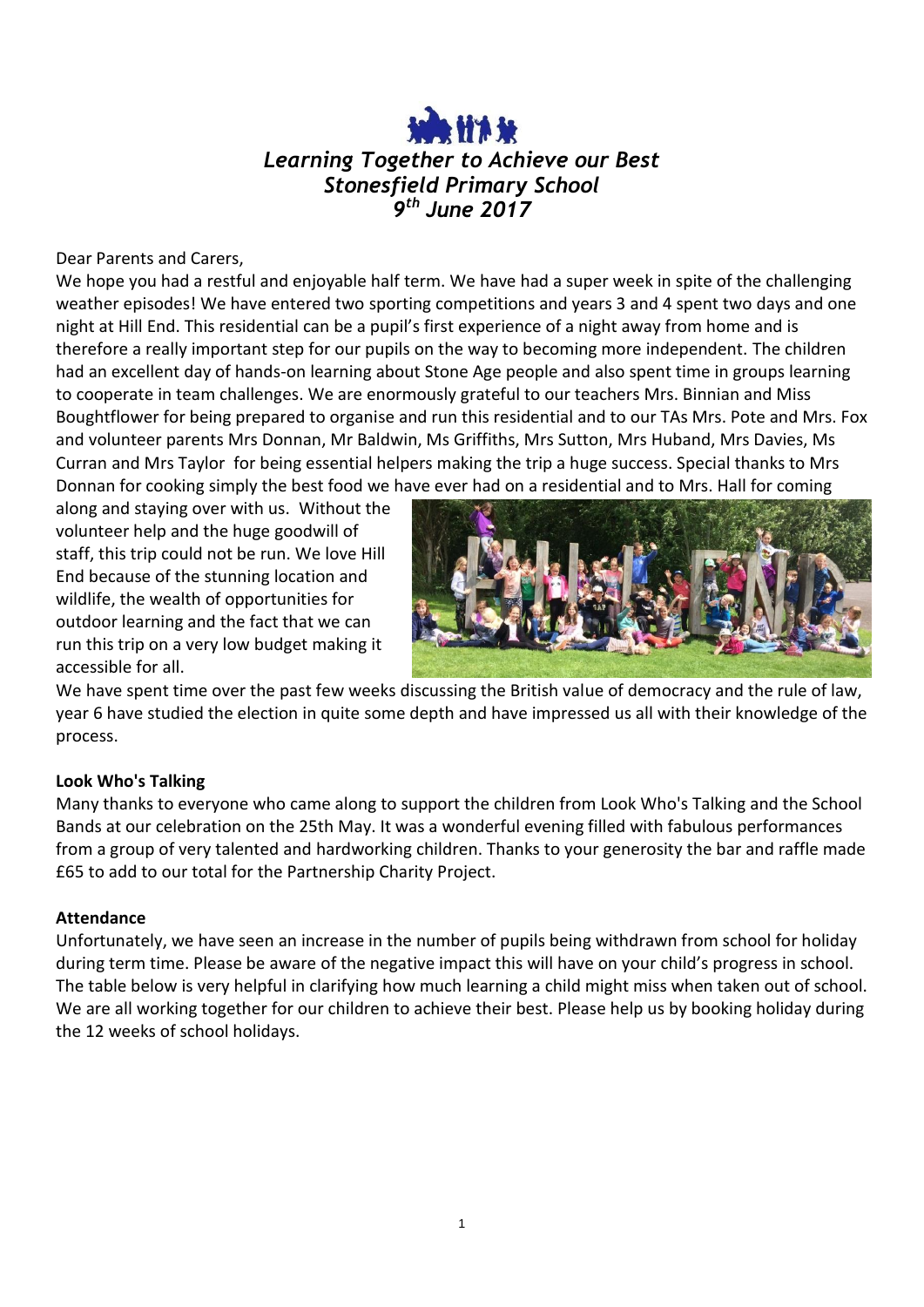| <b>Attendance</b><br>threshold | <b>Days</b><br>attended | <b>Days</b><br>absent | <b>Learning</b><br>hours<br>Lost |
|--------------------------------|-------------------------|-----------------------|----------------------------------|
| 100%                           | 190                     | 0                     |                                  |
| 95%                            | 180.5                   | 9.5                   | 47.5                             |
| 90%                            | 171                     | 19                    | 95                               |
| 85%                            | 161.5                   | 28.5                  | 142.5                            |
| 80%                            | 152                     | 38                    | 190                              |

# **Quad Kids Competition**

We arrived at Tilsley Park when it was very hot in the stadium for Quad Kids. There were two teams - group A and group B. We had to do 75m sprint, 600m run, standing long jump and vortex throw. At the end of the event there was a presentation, group B came second in their group and group A came fourth. We did have an individual award winner and that was Liam, so all the hard work and energy that we used was worth it in the end.

By Liam and Charlie

#### **Winners of The Steeple People Illustration Competition.**

Year 6 had the opportunity to illustrate 3 chapters from Booby Days' new book, Kingdom Pool, which is due to be published in July 2017. Ella, Catrin, Tom, Edward, Amber and Liam will all be published illustrators!



#### **KS2 Athletics Club**

We will be starting an Athletics Club next half term run by Paul Quibell-Smith (our visiting sports coach). This will start Wednesday 7th June (3.15-4.15pm) and will run for the duration of the summer term. It is open to KS2 children with a maximum of 18 children. There is no charge for this club. Please sign the permission slip below if your child is interested.

#### **Wooley Club**

Wooley Club is now FULL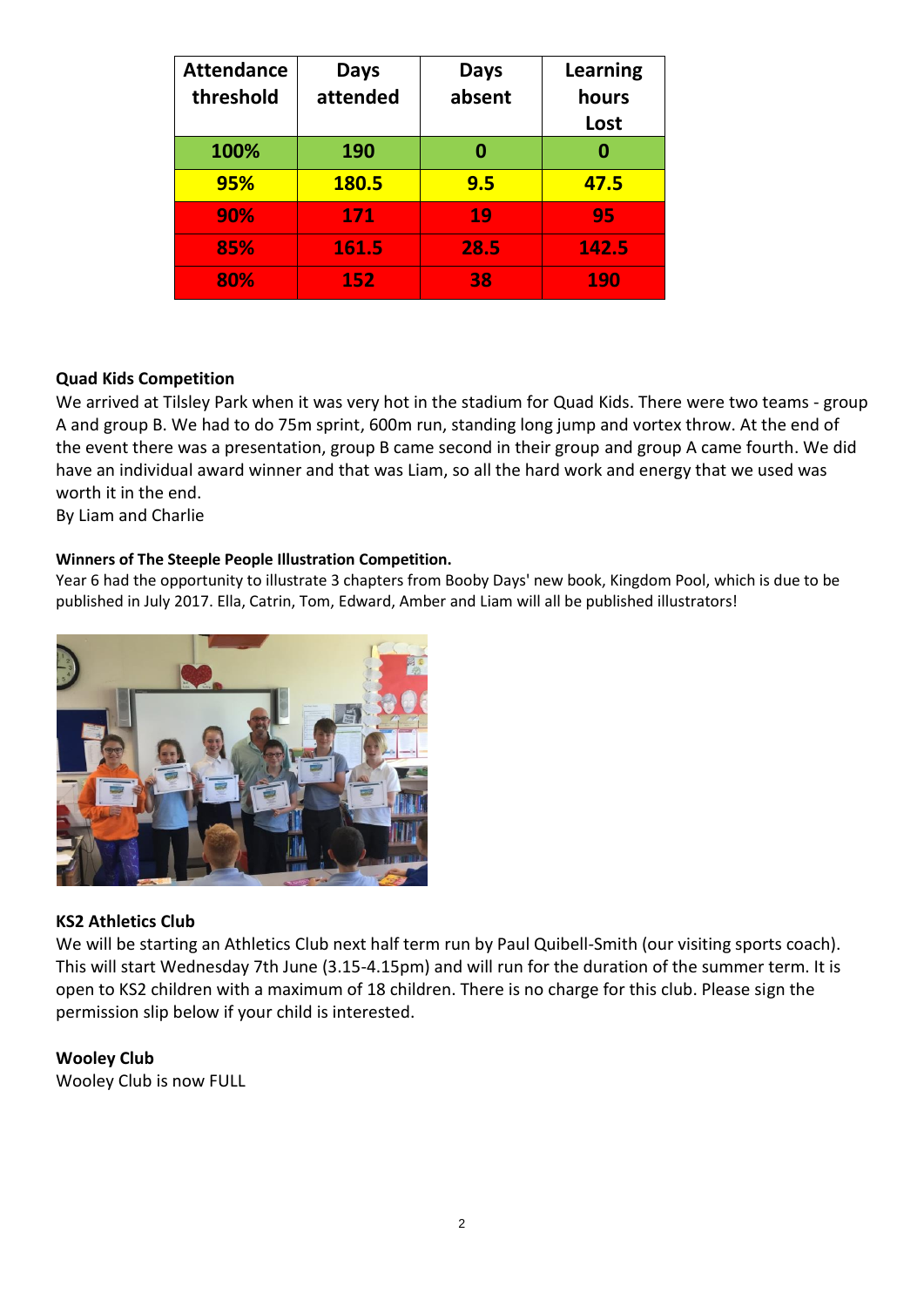# **BBQ Appeal!**

We need a gas BBQ for use at the Year 6 Leavers Disco, on Thursday 13 July, 6.30-8.30pm. If anyone has a gas fired BBQ we could please borrow, on which two Y6 Dad's have kindly offered to cook for the children, we would love to hear from you! We can collect the BBQ and deliver back to you. Please contact either Jane O'Gorman, Lucy Martin, Jo Pinney or Jess Huband, via the school office. Thank you so much. FoSS Committee

### **Lunch Statements**

We are sending home lunch statements during the next couple of days, please ensure you pay promptly. Thank you

### **FoSS News**

# **Village Fete, Saturday 1st July 2017**

We would like to say a really big thank you to everyone who has volunteered to help with this year's fete. We will shortly be drawing up rotas for the bar, BBQ, tea tent and a few other stalls and leads for each area will be in touch to confirm time slots.

This year also sees the eagerly awaited return of the show tent to the fete. Don't forget to pick up your entry forms from school reception.

We hope you found the raffle tickets in the children's book bags before half-term! If you could fill in the stubs and return to the office this will mean we can get our major fundraising underway in order to refurbish the play equipment in the playground.

# **Jolly Jars Day**

Friday 23rd June is Jolly Jar Day! DONATE A 'JOLLY JAR' AND WEAR NON-SCHOOL UNIFORM FOR THE WHOLE DAY!! Creating your Jolly Jar is simple. All you need is a sparkly clean jam jar & fun treats to fill it with! Filler ideas include sweets, crayons, stickers, lollipops, small toys, smellies, art supplies (pipe cleaners, pom poms etc..). Whatever really takes your fancy!

All Jolly Jars donated will raffled off at the Village Fete in aid of FoSS

Many thanks from the FOSS team.

#### **Community News:**

St James centre have asked us to forward on the following messages about two areas of concern. We will be talking to children in school next week about the importance of respecting church yards. Thank you in advance for responding to their requests, we are very keen to maintain our excellent relationships within the community.

#### **St. James Centre**

The St. James Centre car park may not have a chain across for a short while until it is replaced. Please could parents note that under **no** circumstances should parents use this car park when dropping or collecting pupils. The SJC car park is only for those who have booked the Centre, and they need to feel confident that they can park there. It is extremely dangerous for cars to be coming in and out of the centre car park at drop off and pick up just as families are crossing the road in or out of the school. Thank you for respecting this private car parking space.

#### **Short Cut through the Church Yard.**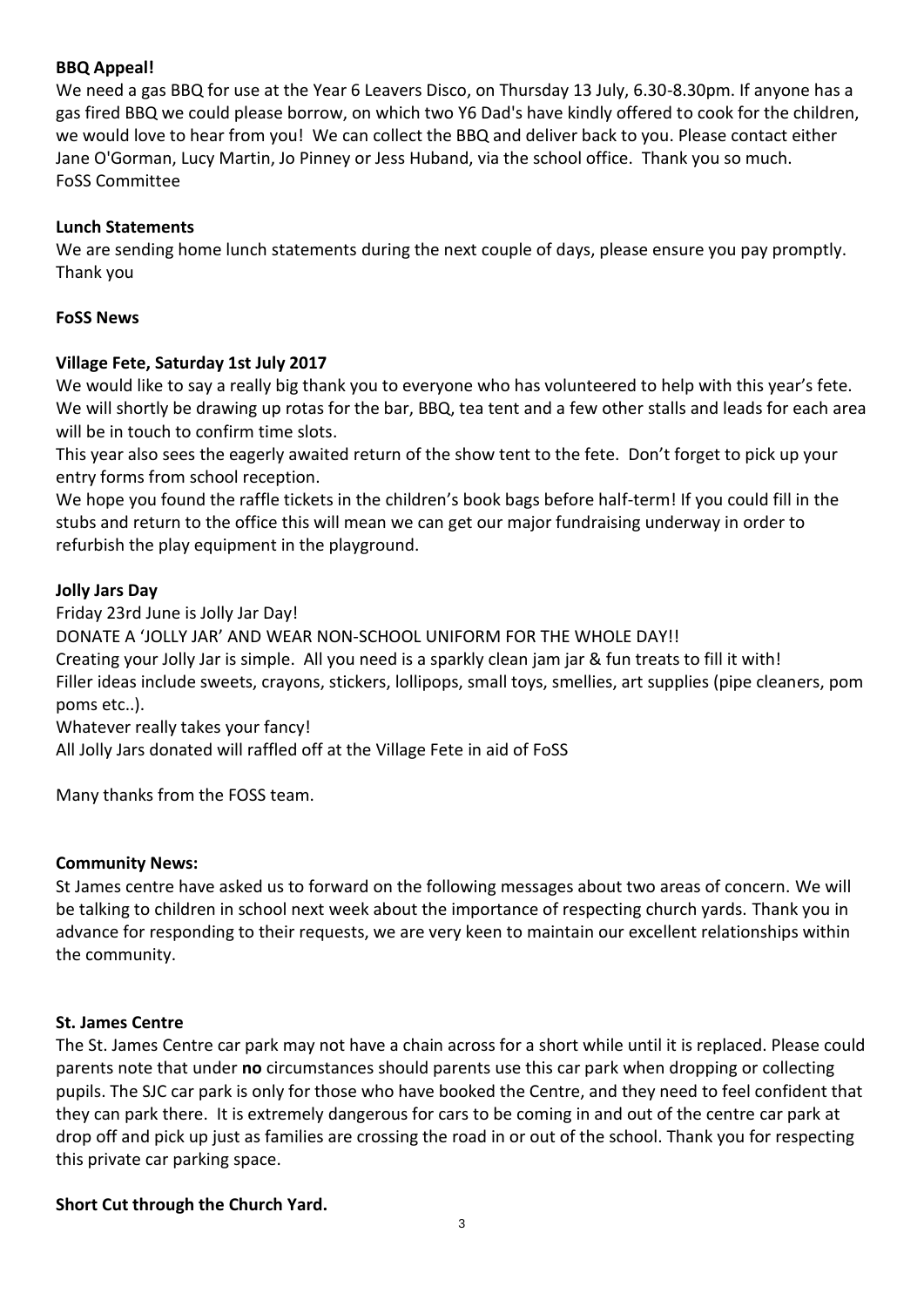There is concern about using the path which goes round the back of the St James Centre which people often use as a shortcut to Church fields even though it is not a public right of way.

The concern is twofold: safety of the children (and there was a near miss not long ago as a child rushed round, meeting a car coming into SJC) and, secondly, respect for the churchyard. Unfortunately, many people seem to walk straight over a burial area from the gate, meeting the asphalt path near the church tower.

If school families feel it is imperative to continue to use this shortcut, please could they keep a close eye on their children safety-wise and also please could they always use the proper gravel path which goes left from the gate towards the Cross, and then re-join the asphalted path through the churchyard, passing the main church door. Please do not walk across the burial ground. Thank you.

# **La Jolie Ronde French club at Stonesfield Primary**

The La Jolie Ronde French club has been running successfully since the beginning of May. The club is run on a Tuesday for children in Years 2 to 4 and on a Wednesday for EYFS and Year 1, from 3.15 to 3.50pm. Each half-hourly lesson costs £5.30 and the Activity book/CD packs, which are an essential part of each course, cost £15.00.

The La Jolie Ronde material enables children to learn another language in a fun, but structured way, with plenty of songs, games and interaction. The Activity book last for 1 to 2 academic years and lessons are run in blocks of 10 per long term; dates and payment plans available on request!

The French club is taught by French Tutor, Juliet Taylor, who lives in Stonesfield and run by Beverley Greenway, who also teaches French in several local Primary Schools.

Places are available, so if you would like your child to join the club after half-term, please email Beverley Greenway at: greenwayba@yahoo.co.uk or phone 07572 218690. See www.lajolieronde.co.uk for more info.

# **Stonesfield Scout Group Duck Race 24th June.**

Stonesfield Scout Group will once again be hosting the Village Duck Race on 24th June, down at the river side. As always there will be a BBQ and bar starting from 5pm as well as the excitement of the duck race itself at 6pm. Fabulous cash prizes to be won for the first few ducks to the bridge, as well generous raffle prizes.

Buy your ducks, £1 each, from any beaver, cub or scout you know, or outside the village shop this Saturday 10th and Saturday 17th or 24th.

If you are able to donate any prizes or know of any companies that would like to donate a special prize or voucher, please contact treasurer@stonesfield-scouts.org.uk or speak to a scout leader.

# **Stonesfield Cricket Club**

Do you have time to support our local cricket club by running training for the youth section? Stonesfield Cricket Club would love to give our children the opportunity to learn how to play but are unable to find the volunteers to help. They are already running training for U13's but it would be great if we could give younger children the opportunity to train also. If you are able to offer a couple of hours one evening a week for training over the summer months, please can you contact Jacqueline on 898976 / 07896 847722 / jacquelinecarthew@gmail.com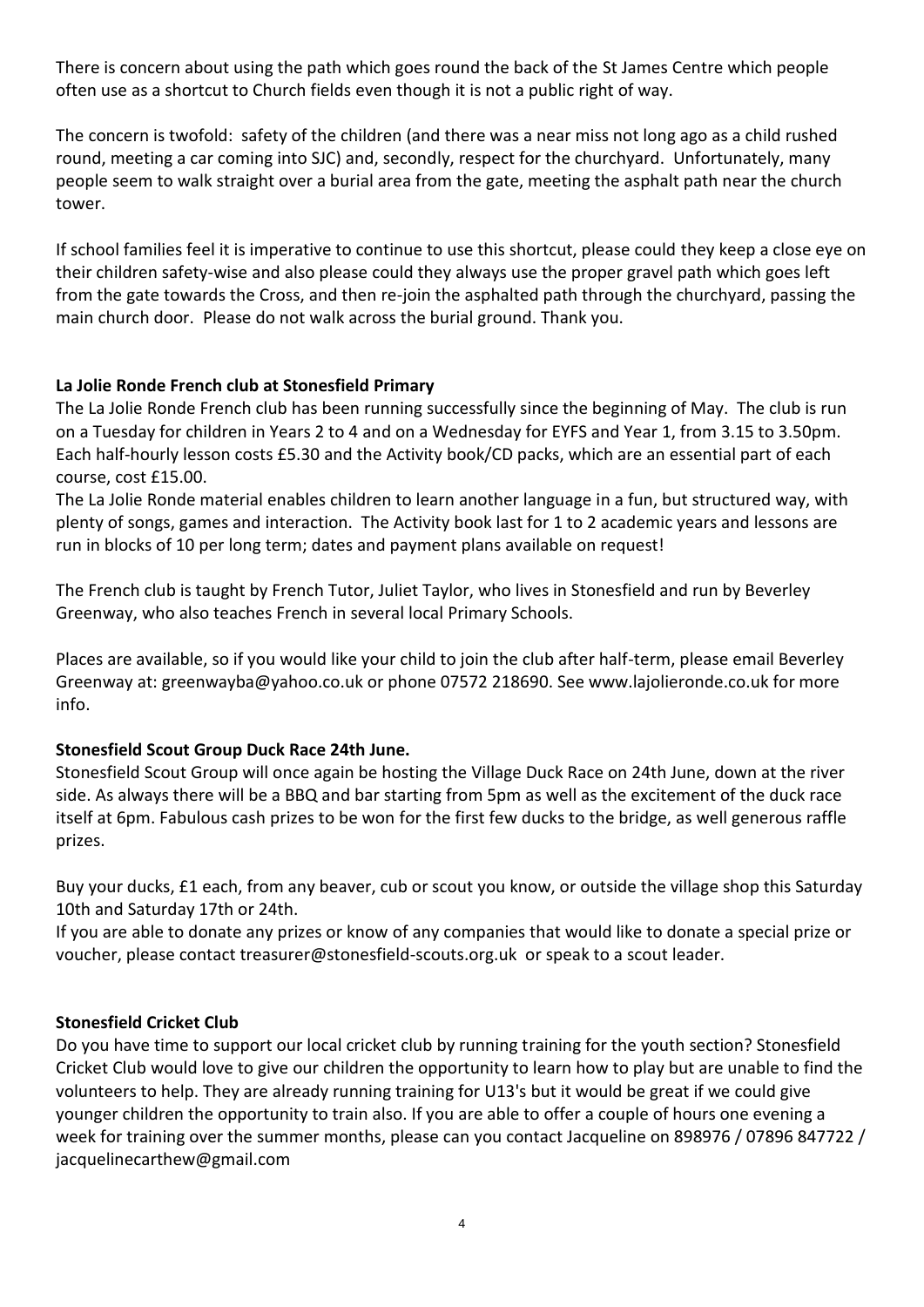# **Dates for the Diary – more dates on the school website calendar**

| Wednesday, $14^{th}$ –<br>Friday, 16 <sup>th</sup> June | <b>Year 5 residential to Stratford</b>                          |                                                                                                                                                                                                   |
|---------------------------------------------------------|-----------------------------------------------------------------|---------------------------------------------------------------------------------------------------------------------------------------------------------------------------------------------------|
| Thursday, 22 <sup>nd</sup> June                         | <b>Class Photo's by Ward Hendry</b>                             |                                                                                                                                                                                                   |
| Saturday, 1 <sup>st</sup> July                          | <b>Stonesfield Village Fete</b>                                 | On the School Grounds. 12.00-3.00pm.                                                                                                                                                              |
| Monday 3rd July                                         | <b>Sports week</b>                                              |                                                                                                                                                                                                   |
| Tuesday 4 <sup>th</sup> July                            | <b>Sports day afternoon</b>                                     | Come and enjoy an afternoon of sports<br>events from 1.00pm                                                                                                                                       |
| Thursday, 6 <sup>th</sup> July                          | <b>Wheels Day</b>                                               | Children are invited to come to school<br>with a non-motorised ride on vehicle i.e.,<br>a push bike or a scooter to take part in an<br>exciting day of activities. More<br>information to follow. |
| Thursday, 6 <sup>th</sup> July                          | <b>Pupil Parliament Cheque</b><br><b>Presentation</b>           |                                                                                                                                                                                                   |
| Tuesday, 11 <sup>th</sup> July                          | <b>Shuffle up morning</b>                                       | All children will spend a morning with<br>their new teacher for 2017-2018. This<br>includes children coming over from Pre-<br>school to join EYFS.                                                |
| Wednesday, 12 <sup>th</sup> July                        | <b>Year 6 Production</b>                                        |                                                                                                                                                                                                   |
| Thursday, 13 <sup>th</sup> July                         | Year 6 End of School Disco. 6.30-<br>8.30pm in the school hall. | For information on this, please speak to<br>Lucy Martin or Jane O'Gorman.                                                                                                                         |
| Friday, 14 <sup>th</sup> July                           | <b>Camping Day for EYFS and key</b><br>stage 1 children.        | Children are invited to bring a tent to<br>school to put up in the school grounds<br>and enjoy a day of summer fun.                                                                               |
| Monday, 17 <sup>th</sup> July                           | <b>Musical Allsorts 6.00pm</b>                                  |                                                                                                                                                                                                   |
| Thursday, 20 <sup>th</sup> July                         | <b>Year 6 Leavers Assembly at</b><br>9.00am                     |                                                                                                                                                                                                   |

| Thursday, 20 <sup>th</sup> July | Beach afternoon          | Children are invited to bring swimsuits to<br>school and water pistols for a day of<br>water fun! |
|---------------------------------|--------------------------|---------------------------------------------------------------------------------------------------|
| Friday, 21 <sup>st</sup> July   | Last day of Summer Term. | <b>Enjoy your summer break!</b>                                                                   |
| Monday, 4 <sup>th</sup> Sept    | Inset day                | Children are not at school on this day.                                                           |
| Tuesday, 5 <sup>th</sup> Sept   | <b>Start of term</b>     | <b>Welcome back</b>                                                                               |